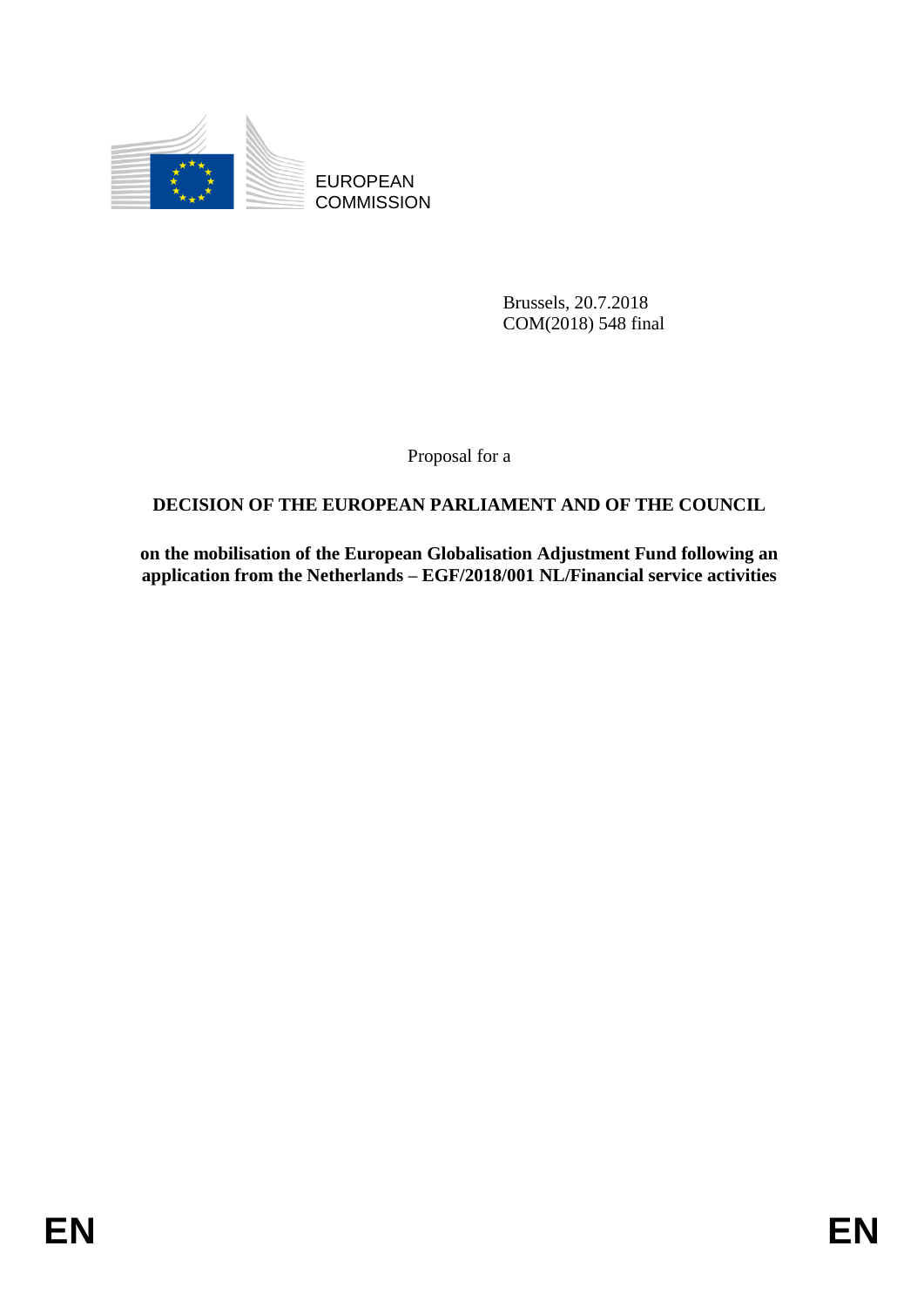### **EXPLANATORY MEMORANDUM**

### **CONTEXT OF THE PROPOSAL**

- 1. The rules applicable to financial contributions from the European Globalisation Adjustment Fund (EGF) are laid down in Regulation (EU) No 1309/2013 of the European Parliament and of the Council of 17 December 2013 on the European Globalisation Adjustment Fund (2014-2020) and repealing Regulation (EC) No  $1927/2006<sup>1</sup>$  (the 'EGF Regulation').
- <span id="page-1-0"></span>2. On 23 February 2018, the Netherlands submitted an application EGF/2018/001 NL/Financial service activities for a financial contribution from the EGF, following redundancies<sup>2</sup> in the economic sector classified under the NACE Revision 2 Division 64 - Financial servive activities, except insurance and pension funding in the NUTS level 2 regions of NL12 - Friesland, NL13 - Drenthe and NL21 - Overijssel in the Netherlands.
- 3. Following its assessment of this application, the Commission has concluded, in accordance with all applicable provisions of the EGF Regulation, that the conditions for awarding a financial contribution from the EGF are met.

| EGF application                                                           | EGF/2018/001 NL/Financial service activities                                        |
|---------------------------------------------------------------------------|-------------------------------------------------------------------------------------|
| <b>Member State</b>                                                       | The Netherlands                                                                     |
| Region(s) concerned (NUTS <sup>3</sup> level 2)                           | NL12 - Friesland<br>NL13 - Drenthe<br>NL21 - Overijssel                             |
| Date of submission of the application                                     | 23 February 2018                                                                    |
| Date of acknowledgement of receipt of<br>the application                  | 23 February 2018                                                                    |
| Date of request for additional<br>information                             | 09 March 2018                                                                       |
| Deadline for provision of the additional<br>information                   | 04 May 2018                                                                         |
| Deadline for the completion of the<br>assessment                          | 27 July 2018                                                                        |
| Intervention criterion                                                    | Article $4(1)(b)$ of the EGF Regulation                                             |
| Number of enterprises concerned                                           | 20                                                                                  |
| Sector(s) of economic activity<br>(NACE Revision 2 Division) <sup>4</sup> | Division 64 – Financial service activities,<br>except insurance and pension funding |

### **SUMMARY OF THE APPLICATION**

 $\overline{1}$  $\frac{1}{2}$  OJ L 347, 20.12.2013, p. 855.

<sup>&</sup>lt;sup>2</sup> Within the meaning of Article 3 of the EGF Regulation.

<sup>3</sup> Commission Regulation (EU) No 1046/2012 of 8 November 2012 implementing Regulation (EC) No 1059/2003 of the European Parliament and of the Council on the establishment of a common classification of territorial units for statistics (NUTS) as regards the transmission of the time series for the new regional breakdown (OJ L 310, 9.11.2012, p. 34).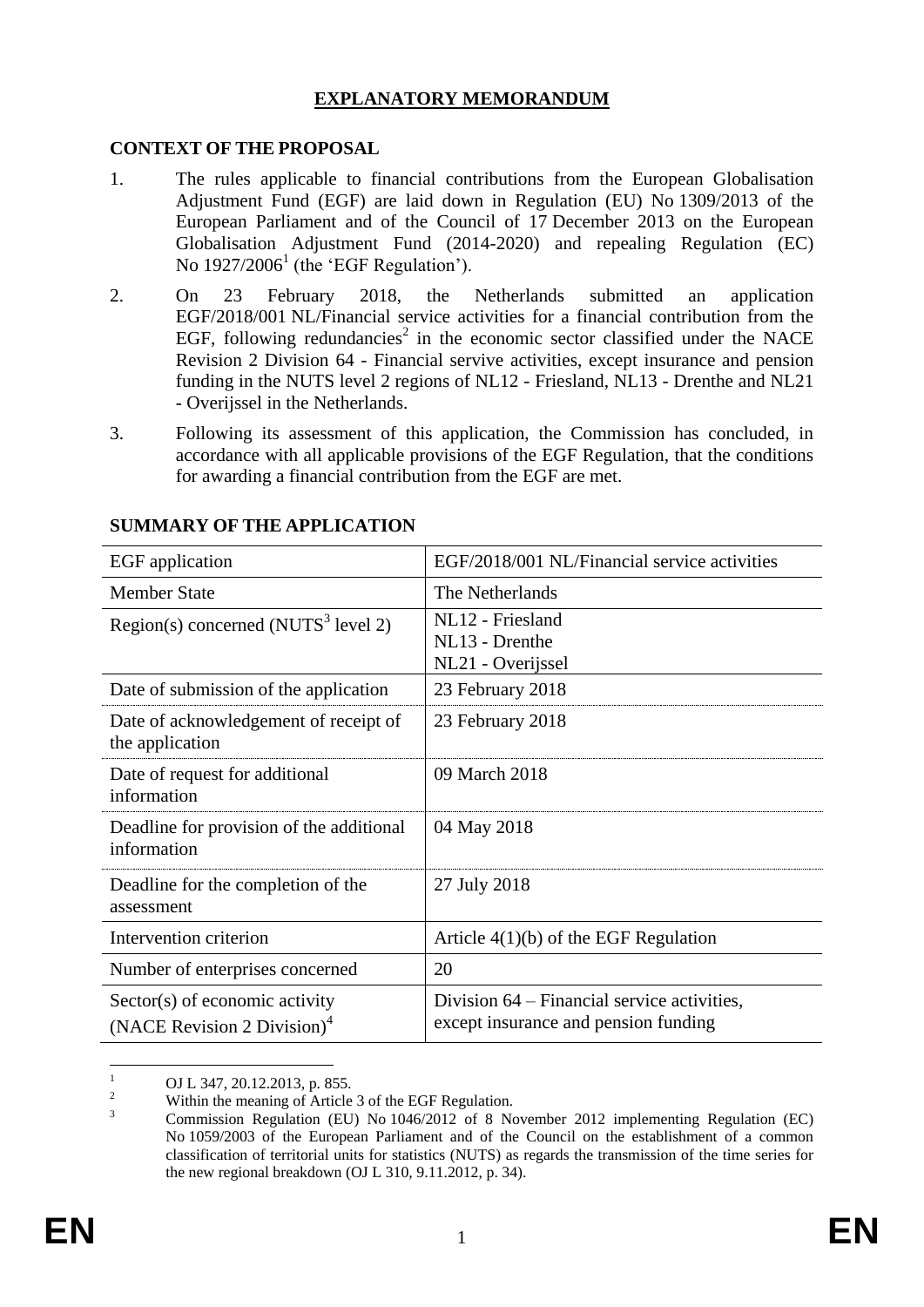| Reference period (nine months):                                                                      | 24 March 2017 – 24 December 2017 |
|------------------------------------------------------------------------------------------------------|----------------------------------|
| Total number of eligible beneficiaries                                                               | 1 3 2 4                          |
| Total number of targeted beneficiaries                                                               | 450                              |
| Number of targeted young persons not in<br>employment, education or training<br>(NEET <sub>s</sub> ) | l ()                             |
| Budget for personalised services (EUR)                                                               | 1 908 000                        |
| Budget for implementing $EGF5 (EUR)$                                                                 | 79 500                           |
| Total budget (EUR)                                                                                   | 1 987 500                        |
| EGF contribution $(60\%)$ (EUR)                                                                      | 1 192 500                        |

## **ASSESSMENT OF THE APPLICATION**

### **Procedure**

4. The Netherlands submitted application [EGF/2018/001](#page-1-0) NL/Financial service activities within 12 weeks of the date on which the intervention criteria set out in Article 4 of the EGF Regulation were met, on 23 February 2018. The Commission acknowledged receipt of the application on the same day and requested additional information from the Netherlands on 9 March 2018. Such additional information was provided after an extension of the six weeks deadline by two weeks at the duly justified request of the Netherlands. The deadline of 12 weeks of the receipt of the complete application within which the Commission should finalise its assessment of the application's compliance with the conditions for providing a financial contribution expires on 27 July 2018.

### **Eligibility of the application**

### *Enterprises and beneficiaries concerned*

5. The application relates to 1 324 workers made redundant in the economic sector classified under the NACE Revision 2 Division 64 - Financial service activities, except insurance and pension funding. The redundancies are located in the NUTS level 2 regions of NL12 - Friesland, NL13 - Drenthe and NL21 - Overijssel<sup>6</sup>.

| Enterprises and number of dismissals within the reference period |     |                          |                |
|------------------------------------------------------------------|-----|--------------------------|----------------|
| Rabobank                                                         | 981 | <b>BNP</b> Paribas       | 3              |
| <b>ING Bank</b>                                                  | 149 | <b>SBOT BV</b>           | 3              |
| ABN-AMRO                                                         | 112 | <b>KAS Bank NV</b>       | $\mathfrak{D}$ |
| Volksbank/SNS                                                    | 29  | Pale BV                  | 2              |
| Kredietbank Nederland                                            | 11  | Royal Bank of Scotland   | $\mathfrak{D}$ |
| <b>Triodos</b>                                                   | 6   | <b>CEM Finance BV</b>    |                |
| F. Van Lanschot Bankers                                          | 5   | <b>DNB</b>               |                |
| Lacent BV                                                        | 5   | <b>KBC</b> Bank          |                |
| Santander                                                        |     | Krediet Unie BV          |                |
| Kempen & Co NV                                                   | 4   | <b>UBS</b> Europe SE     |                |
| Total no. of enterprises: 20                                     |     | Total no. of dismissals: | 1 3 2 4        |
| Total no. of self-employed persons whose activity has ceased:    |     |                          | $\bf{0}$       |

 $\overline{A}$ <sup>4</sup> OJ L 393, 30.12.2006, p. 1.

<sup>5</sup> In accordance with the fourth paragraph of Article 7 of Regulation (EU) No 1309/2013.

<sup>6</sup> Friesland (445), Drenthe (269), Overijssel (610)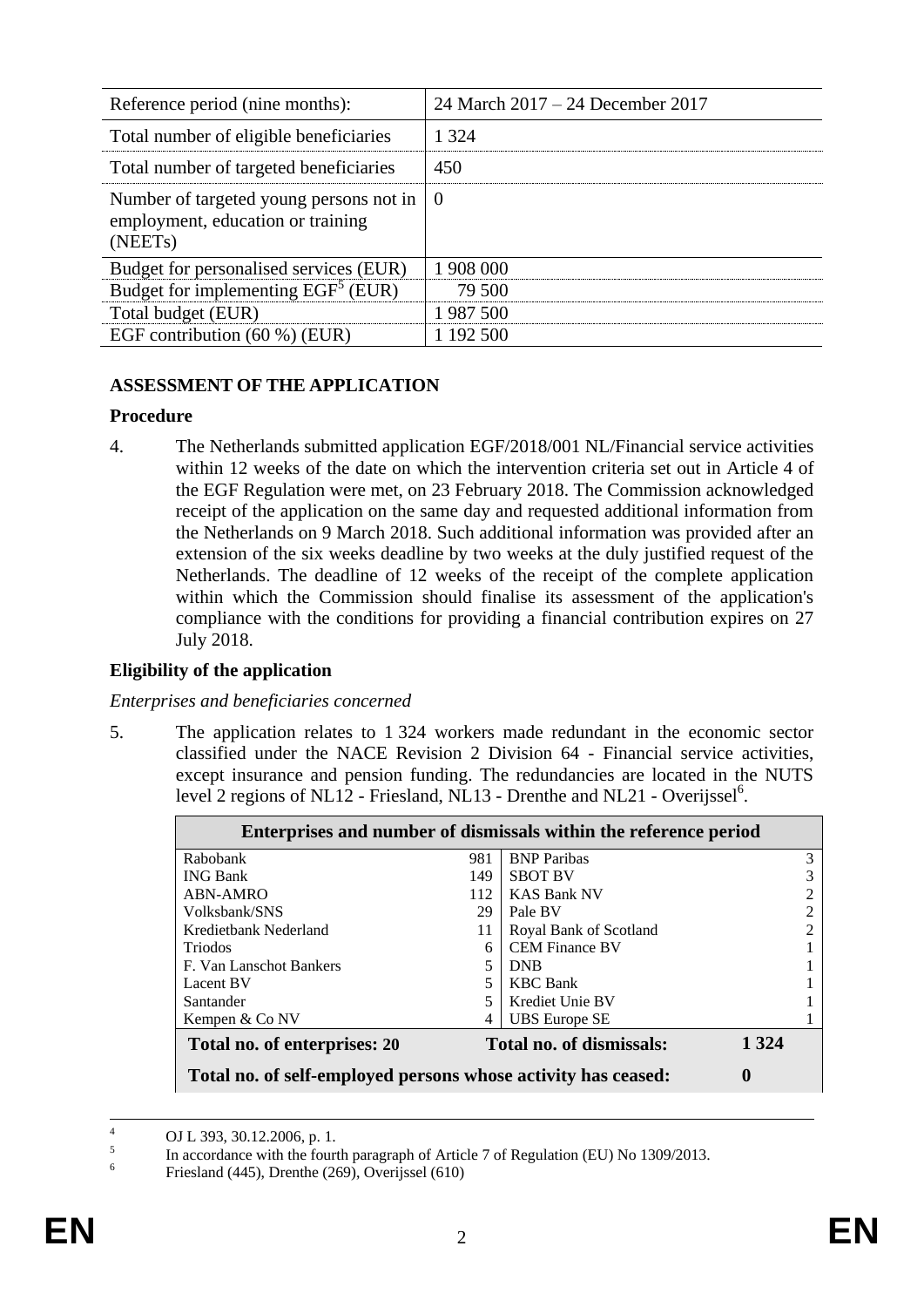**Enterprises and number of dismissals within the reference period**

### **Total no. of eligible workers and self-employed persons: 1 324**

#### *Intervention criteria*

The Netherlands submitted the application under the intervention criteria of Article 4(1)(b) of the EGF regulation, which requires at least 500 workers being made redundant over a reference period of nine months in enterprises operating in the same economic sector defined at NACE Revision 2 Division and located in one or two contiguous regions defined at NUTS 2 level in a Member State. There were 610 redundancies in the NUTS level 2 region NL21 - Overijssel. The reference period of nine months for the application runs from 24 March 2017 to 24 December 2017.

*Calculation of redundancies and of cessation of activity*

- 6. All the 1 324 redundancies during the reference period have been calculated as from the date of the employer's individual notice to lay-off or to terminate the contract of employment of the worker.
- 7. The total number of eligible beneficiaries is 1 324.

*Link between the redundancies and the global financial and economic crisis addressed in Regulation (EC) No 546/2009"]*

- 8. In order to establish the link between the redundancies and the global financial and economic crisis addressed in Regulation (EC) No 546/2009, the Netherlands argues that the financial and economic crisis had serious impact on the services and functioning of the Dutch banks<sup>789</sup>.
- 9. The low interest rate environment, introduced as a response to the financial crisis, the stricter regulatory conditions, the substantial decline of the mortgage market and in the credit provision for small and medium sized enterprises (SMEs) caused falling profitability and created an urgent need for reduction of costs. The Commission 2018 country report confirms the low interest rates, the decline in SME lending and the indebtedness of the private households in the Netherlands $^{10}$ .
- 10. At the mortgage market, a substantial decline can be noticed from 2006 until  $2015<sup>11</sup>$ . As from 2016 there is a slight recovery, although the levels are still much lower than before the financial economic crisis. The growth rate of annual new mortgages is almost zero now; while it was growing by 4-5% per year, before the 2008 crisis. The entry of new players -such as pension funds and insurers- further added to the decline of the mortgage business for banks.
- 11. In the credit provision for small and medium sized enterprises  $(SMEs)^{12}$  a strong decline can be seen in the past 10 years, without a recovery to the 2008 level.

<sup>—&</sup>lt;br>7 [https://www.rabobank.com/nl/about-rabobank/results-and-reports/annual-review/2015/organisational](https://www.rabobank.com/nl/about-rabobank/results-and-reports/annual-review/2015/organisational-structure/index.html)[structure/index.html](https://www.rabobank.com/nl/about-rabobank/results-and-reports/annual-review/2015/organisational-structure/index.html)

<sup>8</sup> [https://www.rabobank.com/nl/about-rabobank/results-and-reports/annual-review/2015/organisational](https://www.rabobank.com/nl/about-rabobank/results-and-reports/annual-review/2015/organisational-structure/index.html)[structure/index.html](https://www.rabobank.com/nl/about-rabobank/results-and-reports/annual-review/2015/organisational-structure/index.html)  $\overline{Q}$ 

<https://www.dnb.nl/en/news/news-and-archive/persberichten-2016/dnb341434.jsp> <https://www.ecb.europa.eu/press/key/date/2016/html/sp161003.en.html>

https://www.ecb.europa.eu/press/key/date/2017/html/ecb.sp170510.en.html

<sup>10</sup> <https://ec.europa.eu/info/sites/info/files/2018-european-semester-country-report-netherland-en.pdf><br>https://ec.europa.eu/info/sites/info/files/2018-european-semester-country-report-netherland-en.pdf<br>11 separa bitmes//www

 $11$  Source:<https://www.dnb.nl/nieuws/nieuwsoverzicht-en-archief/statistisch-nieuws-2017/dnb358895.jsp>

<sup>12</sup> <https://www.dnb.nl/nieuws/nieuwsoverzicht-en-archief/dnbulletin-2014/dnb309784.jsp>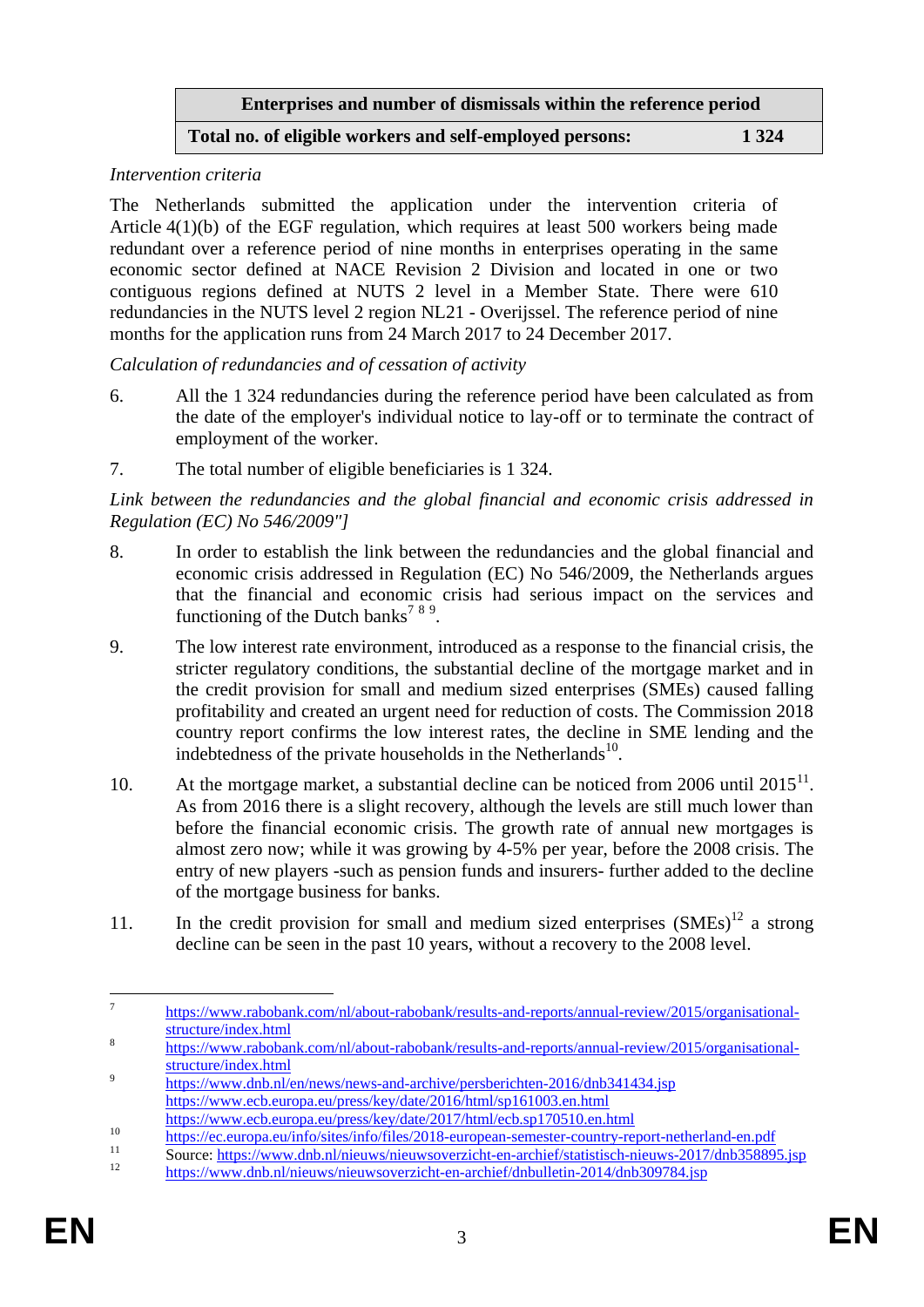- 12. As a result banks reduced their staff, mainly by closing of regional branch offices and transforming towards online banking. Half of the branch offices disappeared in  $2004-2014<sup>13</sup>$  and the trend is still going on. Most of the dismissed persons are those who dealt directly with the clients and who were engaged in related administration.
- 13. To date, the `Financial service activities, except insurance and pension funding` sector has not been subject of any EGF application.

### *Events giving rise to the redundancies and cessation of activity*

- 14. Low interest rates (low interest margins) had a direct and negative impact on the profitability of the banks. Restoring profitability is mainly achieved by reduction of cost, by closing of regional branches and automation, in order to stay in business. As a result, the number of employees is steadily decreasing in all banks.
- 15. The number of redundancies in the Dutch banking sector increased between April 2016 and April 2017 by 8,6 %, while the average number of redundancies across sectors decreased by  $12,8\%$ <sup>14</sup>. Rabobank had 1 434 branch offices in 2004; in 2014 only 566 were left (-60 %). ABN-AMRO closed 427 of their offices in the same period  $(-57\%)$ <sup>15</sup>. The Volksbank (SNS) closed 14 % of its regional offices in 2004-2014. The diminishing of regional offices has been the strongest in Friesland, Drenthe and Overijssel. Since ING has never had as many regional offices as the other banks (276), it did not close any offices, but reduced its staff in the existing offices.
- 16. In 2010-2016 the overall number of employees at the four banks already mentioned dropped from 158 588 to 122 556; that is a 23 % decline<sup>16</sup>.
- 17. Furthermore large scale redundancies are foreseen at ABN-AMRO<sup>17</sup>, at ING<sup>18</sup> and  $Rabobank<sup>19</sup>$ . The Volksbank, which has not been through an extensive reorganisation or restructuring over the last years, has announced plans for a reorganisation and redundancies $^{20}$ .
- 18. The number of people on unemployment benefits in the sector has more than tripled over the period  $2008 - 2015^{21}$   $22$  and in 2016 the number of people from the banking sector that applied for an unemployment benefit rose by 27.7 %, compared to 2015, as a consequence of the reorganisation of the sector. Moreover, the banking sector was the only sector where employment declined in 2016; all other sectors counted less new unemployment benefits.

<sup>14</sup> Newsflash Labourmarket, UWV, April 2017

1

Dutch Federation of Banks Factsheet Financial Services 2016

[https://www.nvb.nl/media/document/000258\\_od15799-nvb-factsheet-zakelijke-dienstverlening-2016-](https://www.nvb.nl/media/document/000258_od15799-nvb-factsheet-zakelijke-dienstverlening-2016-04-07-def.pdf) [04-07-def.pdf.](https://www.nvb.nl/media/document/000258_od15799-nvb-factsheet-zakelijke-dienstverlening-2016-04-07-def.pdf)

<sup>13</sup> [https://fd.nl/frontpage/fd-outlook/1086750/hoe-de-bank-uit-de-buurt-verdwijnt-en-straks-elders-weer](https://fd.nl/frontpage/fd-outlook/1086750/hoe-de-bank-uit-de-buurt-verdwijnt-en-straks-elders-weer-verschijnt)[verschijnt](https://fd.nl/frontpage/fd-outlook/1086750/hoe-de-bank-uit-de-buurt-verdwijnt-en-straks-elders-weer-verschijnt)

<sup>15</sup> [https://fd.nl/frontpage/fd-outlook/1086750/hoe-de-bank-uit-de-buurt-verdwijnt-en-straks-elders-weer](https://fd.nl/frontpage/fd-outlook/1086750/hoe-de-bank-uit-de-buurt-verdwijnt-en-straks-elders-weer-verschijnt)[verschijnt](https://fd.nl/frontpage/fd-outlook/1086750/hoe-de-bank-uit-de-buurt-verdwijnt-en-straks-elders-weer-verschijnt)

<sup>&</sup>lt;sup>16</sup> Source: annual reports ING, ABN-AMRO, RABO-bank and Volksbank

<sup>&</sup>lt;sup>17</sup> Several annual reports ABN-AMRO 2011-2016

<sup>&</sup>lt;sup>18</sup> Annual reports ING Bank 2015 and 2016.

<sup>19</sup> Homas Escritt and Toby Sterling (December 11, 2015). ["Rabobank to cut 9,000 jobs and shed assets to](http://uk.reuters.com/article/us-rabobank-cuts-idUKKBN0TS26F20151211)  [boost profit"](http://uk.reuters.com/article/us-rabobank-cuts-idUKKBN0TS26F20151211)

<sup>20</sup> [http://www.volkskrant.nl/economie/weer-een-ontslagronde-ook-sns-schrapt-honderden](http://www.volkskrant.nl/economie/weer-een-ontslagronde-ook-sns-schrapt-honderden-voltijdbanen~a4435538/)[voltijdbanen~a4435538/](http://www.volkskrant.nl/economie/weer-een-ontslagronde-ook-sns-schrapt-honderden-voltijdbanen~a4435538/)

 $\frac{21}{2}$  Chances of employment for persons in the financial sector, UWV March 2017

<sup>22</sup> <https://fd.nl/economie-politiek/1176581/somber-perspectief-voor-ontslagen-bankmedewerker>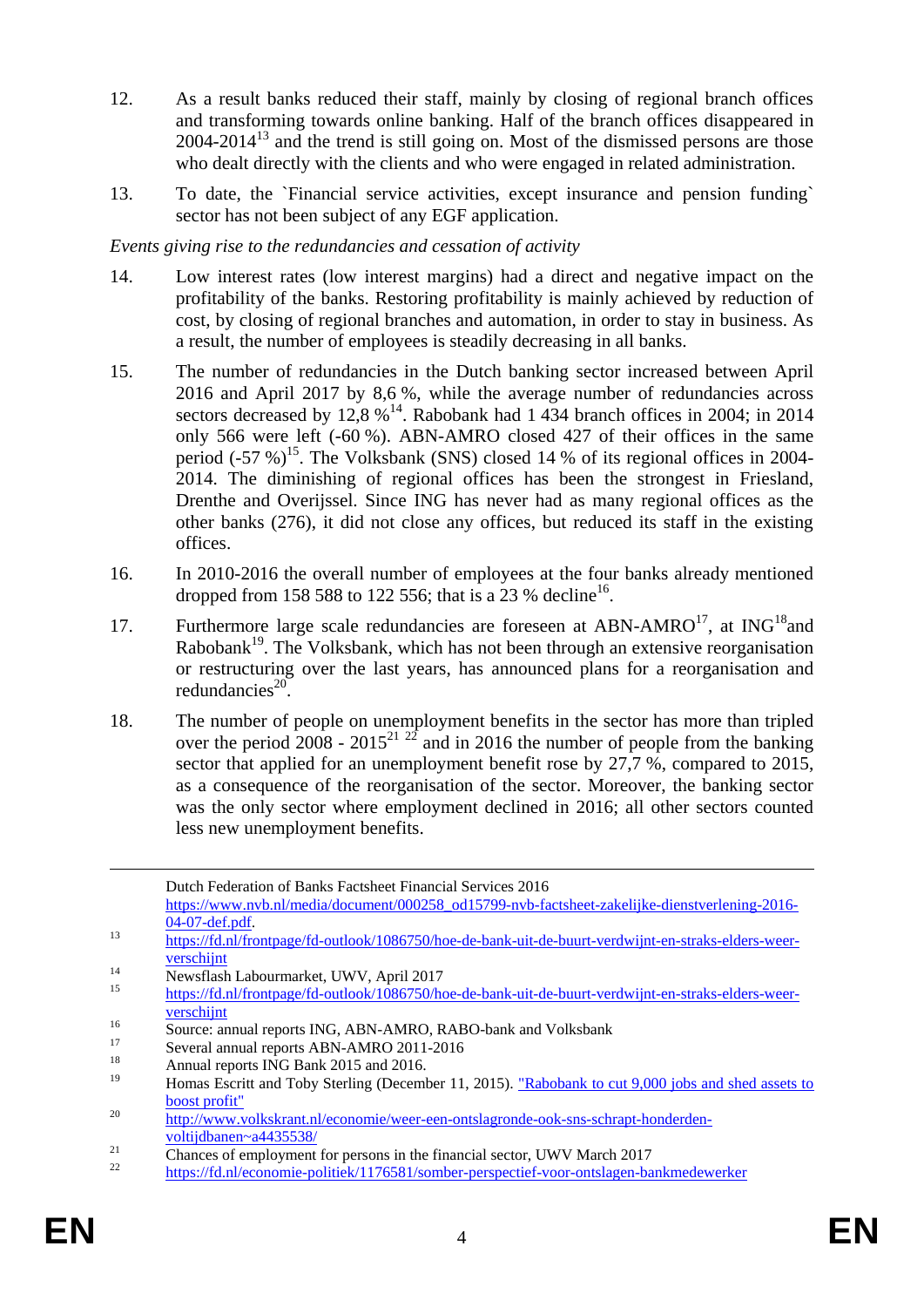19. The reductions mainly hit personnel with low or average education levels, such as administrative personnel and receptionists. The labour market perspective for these types of functions is weak. In the banking sector women have mainly held the lower and middle level functions; therefore more women are unemployed (55 %) than men (45%). 45 % of the unemployed in the banking sector are 55 years or older.

### *Expected impact of the redundancies as regards the local, regional or national economy and employment*

- 20. The redundancy in banking is particularly challenging to the three concerned provinces<sup>23</sup>. Unemployment is higher in all the three regions than the 5,4 % national average. In Friesland it is 10,8 %<sup>24</sup>, in Drenthe 7%<sup>25</sup> and in Overijssel it is 6,3 %<sup>26</sup>. In general 66 % of the people could find a new job within one year from their dismissal. In the banking sector only 39 % of the people found a new job within a year<sup>27</sup>.
- 21. According to the Dutch Employment Insurance Agency (UWV) the prospects of these people to find another job in the same sector are bleak, as the employment in the sector is not expected to recover. According to the forecasts, there will be another decline in employment in the sector in  $2018^{28}$ .
- 22. In Friesland 16 % of the people who apply for unemployment benefits have held functions within the banking sector which types of jobs are no longer needed in the region due to -among others- the closing of the regional branches of the banks<sup>29</sup>.
- 23. In Overijjssel the banking sector ranks second on the list of occupational backgrounds of people who apply for unemployment benefits $^{30}$ .
- 24. Expected impact of the redundancies in the affected territories is linked to the difficulties of redeployment within the same sector. The UWV advises people in the banking sector in these three provinces to look into changing profession, sector or region $^{31}$   $^{32}$ . The three regions concerned are not so industrialised and diversified as other regions in the Netherlands, most of the companies are SMEs<sup>33</sup>. However there are new job opportunities in health, ICT, logistics, financial controlling and other sectors.
- 25. There are vulnerable groups within the 1 324 dismissed workers; clerical/sales staff (52 % in the application), women (59 %) and elderly over 55 years old (27 %). Half of the dismissed worked in professional/technical jobs. Therefore it is important to support a quick reintegration of the dismissed workers into the labour market, as it will be difficult for them to find a new job on their own.
- 26. The average period of unemployment benefits for unemployed banking personnel is much longer than for unemployed persons of other sectors. Moreover, data from the

<sup>23</sup>  $^{23}$  Figures redundancies banking sector UWV.

<sup>&</sup>lt;sup>24</sup> Facts and figures province of Friesland:  $\frac{http://fryslan.databank.nl}{http://fryslan.databank.nl}$ 

<sup>&</sup>lt;sup>25</sup><br>Facts and figures province of Drenthe[: http://www.provincie.drenthe.nl/feitenencijfers/cijfers/economie/](http://www.provincie.drenthe.nl/feitenencijfers/cijfers/economie/)<br><sup>26</sup>  $^{26}$  Source CBS Statline  $\frac{https://www.cbs.nl}{https://www.cbs.nl}$ 

<sup>&</sup>lt;sup>27</sup> Factsheet labour market for the financial sector, UWV 23 May 2017

<sup>&</sup>lt;sup>28</sup> <https://fd.nl/frontpage/ondernemen/1086910/banken-houden-nog-20-tot-30-kantoren>

 $^{29}$  Region in focus: Friesland, UWV 2016

 $\frac{30}{31}$  Regio in focus: Zwolle, UWV 2016, Region in focus: Twente, UWV 2016

 $\frac{31}{32}$  See note  $28 - 30$ 

<sup>&</sup>lt;sup>32</sup> Factsheet labour market for the financial sector, UWV 23 May 2017

<sup>33</sup> Facts and figures province of Overijssel:<http://www.overijssel.nl/over-overijssel/cijfers-kaarten/>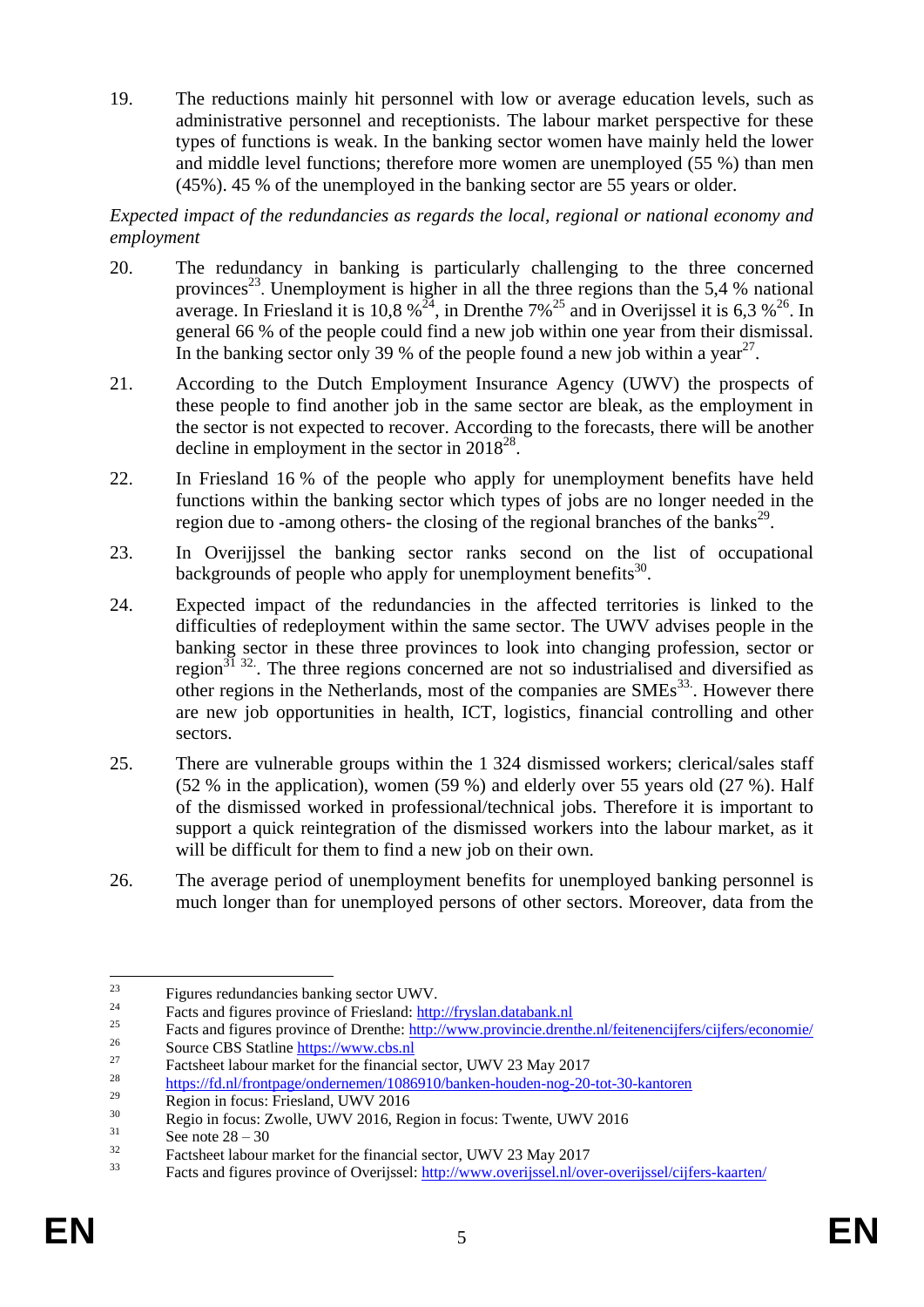UWV show that at least 12 % of those who applied for unemployment benefit had a job earlier in the financial sector  $34$ .

# **Targeted beneficiaries and proposed actions**

# *Targeted beneficiaries*

27. The estimated number of redundant workers expected to participate in the measures is 450. The other eligible workers are either moving to other sectors or regions, going on retirement or participating in national and local schemes for re-employment. The breakdown of these workers by sex, citizenship and age group is as follows:

| Category     |                  | Number of<br>targeted<br>beneficiaries* |             |
|--------------|------------------|-----------------------------------------|-------------|
| Sex:         | Men:             | 183                                     | (40,7%      |
|              | Women:           | 267                                     | (59,3%      |
| Citizenship: | EU citizens:     | 450                                     | $(100,0\%)$ |
|              | non-EU citizens: | 0                                       | $(0\%)$     |
| Age group:   | $15-24$ years:   | 38                                      | (8,4%       |
|              | 25-29 years:     | 50                                      | $(11, 1\%)$ |
|              | 30-54 years:     | 241                                     | (53,6%)     |
|              | 55-64 years:     | 104                                     | $(23,1\%)$  |
|              | over 64 years:   | 17                                      | (3,8%)      |

\*:% is rounded

# *Eligibility of the proposed actions*

- 28. The personalised services to be provided to redundant workers consist of the following actions:
	- Intake: this measure will map the participants according to their capabilities, potentials and job perspectives. Every intake will conclude with an advice.
	- Job search assistance: this measure will start with an offer for a customised programme. Among others it will include preparation of transfer documents, intensive job application training, organising job markets and intensive contacting of employers.
	- Mobility pool: this measure consists of a flexible pool for the job seekers and employers with temporary jobs. Regional mobility pools, specialised for former banking sector workers will be founded. This measure will provide work experience for the (re-trained) workers and help them to present themselves to new employers.
	- Entrepreneurship promotion training and coaching: some of the participants can use their skills and experience to start their own business. This measure will provide training and coaching to them, by developing their skills, drafting

 $34$ Region in focus: Drenthe, UWV 2016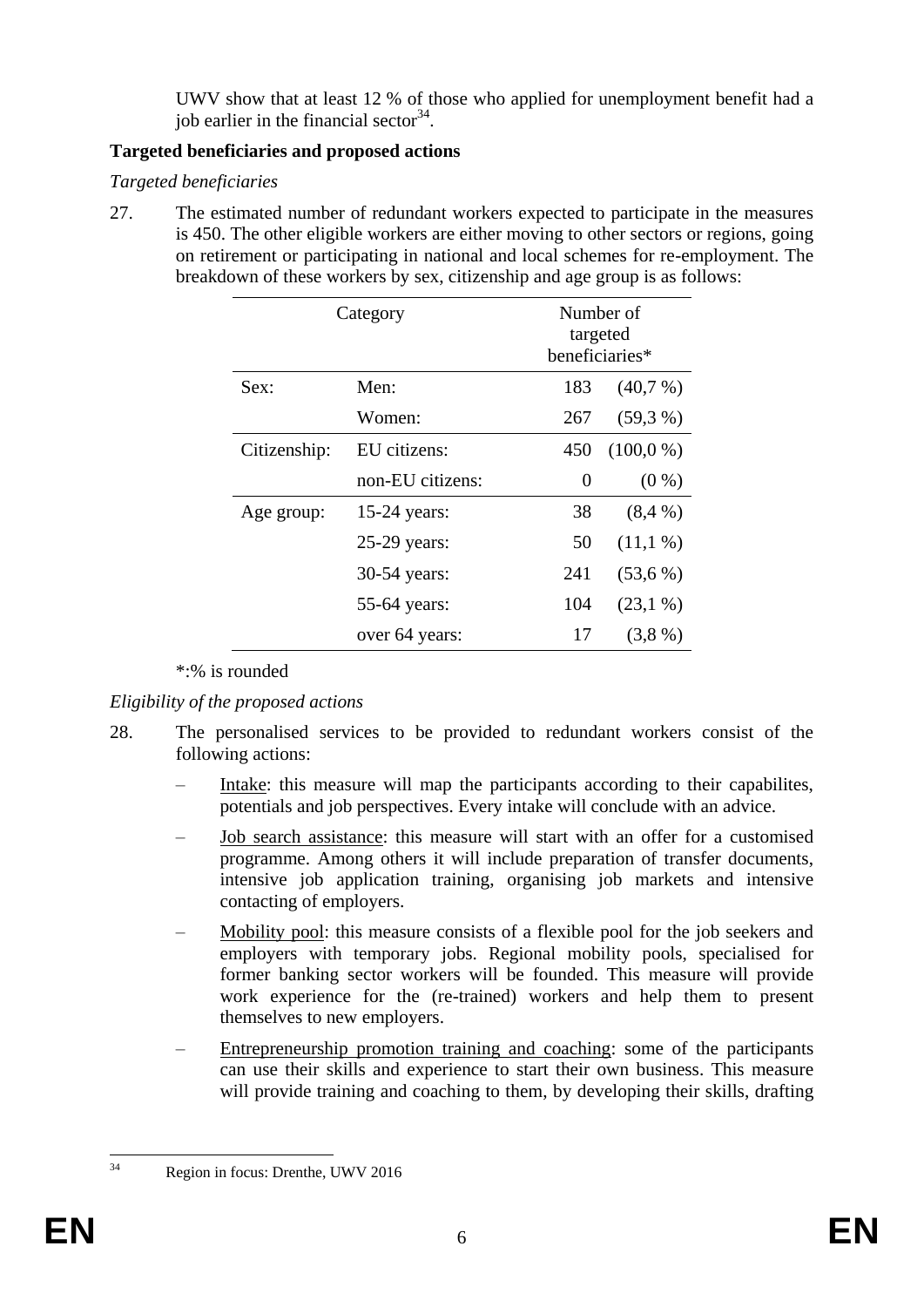a sustainable business plan and by guiding them through the legislative procedures.

- Training and re-training: this measure will provide training, re-training and other educational facilities, for the retail sector and for new occupational profiles, such as transport, IT services, technical professions and others.
- Outplacement assistance: this measure will offer job orientation, job counseling and competence training.
- Entrepreneurship promotion grant: this measure will give a grant for covering investment costs, if the participant will obtain the necessary skills and will have a sustainable business plan.
- 29. The proposed actions, here described, constitute active labour market measures within the eligible actions set out in Article 7 of the EGF Regulation. These actions do not substitute passive social protection measures.
- 30. The Netherlands has provided the required information on actions that are mandatory for the enterprises concerned by virtue of national law or pursuant to collective agreements. They have confirmed that a financial contribution from the EGF will not replace such actions.

*Estimated budget*

- 31. The estimated total costs are EUR 1 987 500, comprising expenditure for personalised services of EUR 1 908 000 and expenditure for preparatory, management, information and publicity, control and reporting activities of EUR 79 500.
- 32. The total financial contribution requested from the EGF is EUR 1 192 500 (60 % of total costs).

| Actions                                                                                                    | Estimated<br>number of<br>participants | Estimated cost<br>per<br>participant*<br>(EUR) | Estimated total<br>costs<br>(EUR) |
|------------------------------------------------------------------------------------------------------------|----------------------------------------|------------------------------------------------|-----------------------------------|
| Personalised services (Actions under Article $7(1)(a)$ and (c) of the EGF Regulation)                      |                                        |                                                |                                   |
| Intake (Intake)                                                                                            | 250                                    | 1 1 5 2                                        | 288 000                           |
| Job search assistance (Trajectbegeleiding)<br>reintegratie)                                                | 450                                    | 900                                            | 405 000                           |
| Mobility pool (Mobiliteitspool)                                                                            | 175                                    | 3 200                                          | 560 000                           |
| Entreprenurship promotion training and<br>coaching (Promotie, cursussen en begeleiding<br>ondernemerschap) | 20                                     | 2 0 0 0                                        | 40 000                            |
| Training and re-training (Scholing en<br>cursussen)                                                        | 75                                     | 3 500                                          | 262 500                           |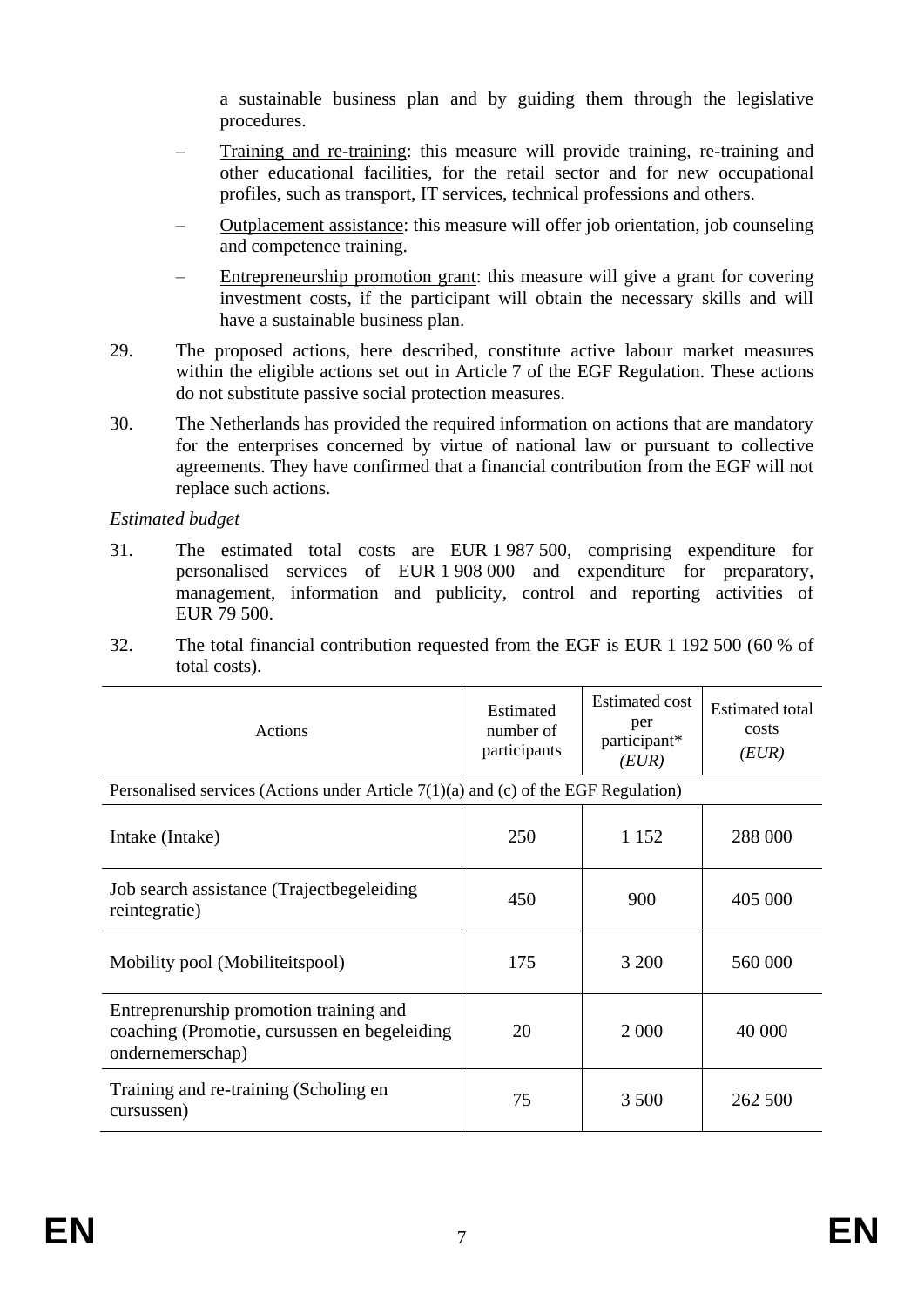| Outplacement assistance (Outplacement<br>begeleiding)                             | 35             | 1 500          | 52 500         |
|-----------------------------------------------------------------------------------|----------------|----------------|----------------|
| Entrepreneurship promotion grant (Toelage)<br>ondernemerschap)                    | 20             | 15 000         | 300 000        |
| Sub-total (a):                                                                    |                |                | 1 908 000      |
| Percentage of the package of personalised<br>services                             |                |                | $(100\%)$      |
| Allowances and incentives (Actions under Article $7(1)(b)$ of the EGF Regulation) |                |                |                |
|                                                                                   | $\overline{0}$ | $\overline{0}$ | $\overline{0}$ |
| Sub-total (b):                                                                    |                |                | $\overline{0}$ |
| Percentage of the package of personalised<br>services:                            |                |                | $(100\%)$      |
| Actions under Article 7(4) of the EGF Regulation                                  |                |                |                |
| 1. Preparatory activities                                                         |                |                | $\overline{0}$ |
| 2. Management                                                                     |                |                | 19875          |
| 3. Information and publicity                                                      |                |                | 39 750         |
| 4. Control and reporting                                                          |                |                | 19875          |
| Sub-total (c):                                                                    |                |                | 79 500         |
| Percentage of the total costs:                                                    |                |                | $(4\%)$        |
| Total costs $(a + b + c)$ :                                                       |                |                | 1 987 500      |
| EGF contribution (60 % of total costs)                                            |                |                | 1 192 500      |

\*: figures are rounded

33. The Netherlands confirmed that the costs of investments for self-employment, business start-ups and employee take-overs will not exceed EUR 15 000 per beneficiary.

## *Period of eligibility of expenditure*

- 34. The Netherlands started providing the personalised services to the targeted beneficiaries on 1 January 2018. The expenditure on the actions will therefore be eligible for a financial contribution from the EGF from 1 January 2018 to 23 February 2020.
- 35. The Netherlands started incurring the administrative expenditure to implement the EGF on 1 October 2017. The expenditure for preparatory, management, information and publicity, control and reporting activities shall therefore be eligible for a financial contribution from the EGF from 1 October 2017 to 23 August 2020.

## *Complementarity with actions funded by national or Union funds*

36. The sources of national pre-financing or co-funding are the funds of the Employee Insurance Agency (UWV), the provinces, educational funds and of social partners.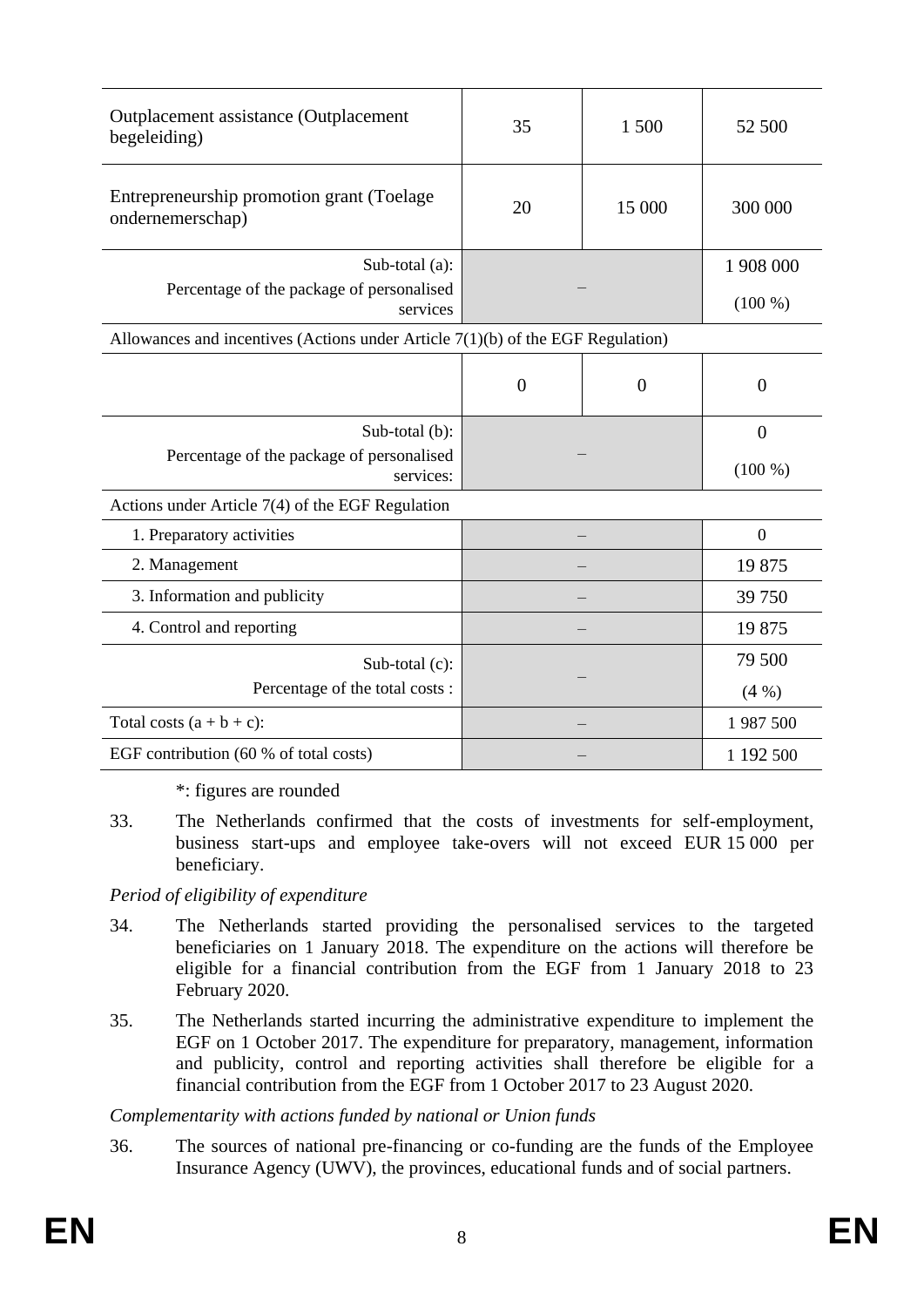37. The Netherlands has confirmed that the measures described above receiving a financial contribution from the EGF will not also receive financial contributions from other Union financial instruments.

### *Procedures for consulting the targeted beneficiaries or their representatives or the social partners as well as local and regional authorities*

- 38. The Netherlands has indicated that the co-ordinated package of personalised services has been drawn up in close consultation with stakeholders and social partners such as the Dutch Banking Association (NVB), the Dutch Federation for Trade Unions (FNV) and the National Christian Trade Union Federation (CNV), especially concerning the drafting of the coordinated package of services offered. The social partners will also participate in the steering committee, which will be founded to coordinate all the labour market measures.
- 39. The preparation activities included meetings with sector representatives, the municipality of Leeuwarden and the three provinces. The concerning partners (social partners, representatives of the banking sector) together with the UWV made an inventory of the nature and magnitude of the problem. A plan has been prepared for the redundant workers to increase their chances of reassignment.

### **Management and control systems**

- 40. The application contains a description of the management and control system which specifies the responsibilities of the bodies involved. It is identical to the structure as for ESF. The costs related to these activities are included in the total project costs. The Netherlands has notified the Commission that the management will be done by the Implementation of Policy part of the Service, Collaboration and Implementation department (SZV; Ministry of Social Affairs and Employment).
- 41. The financial control will be done by the General Director of the Netherlands Enterprise Agency (RVO) of the Ministry of Economic Affairs and Climate Policy as certifying authority. The independent audit authority will be the Central Government Audit Service (Ministry of Finance).
- 42. As regards internal control and accounting systems, the provincial Government of Drenthe is obliged to keep verifiable administrative records, for audits.

*Commitments provided by the Member State concerned*

- 43. The Netherlands has provided all necessary assurances regarding the following:
	- the principles of equality of treatment and non-discrimination will be respected in the access to the proposed actions and their implementation,
	- the requirements laid down in national and EU legislation concerning collective redundancies have been complied with,
	- the proposed actions will not receive financial support from other Union funds or financial instruments and any double financing will be prevented,
	- the proposed actions will be complementary with actions funded by the Structural Funds,
	- the financial contribution from the EGF will comply with the procedural and material Union rules on State aid.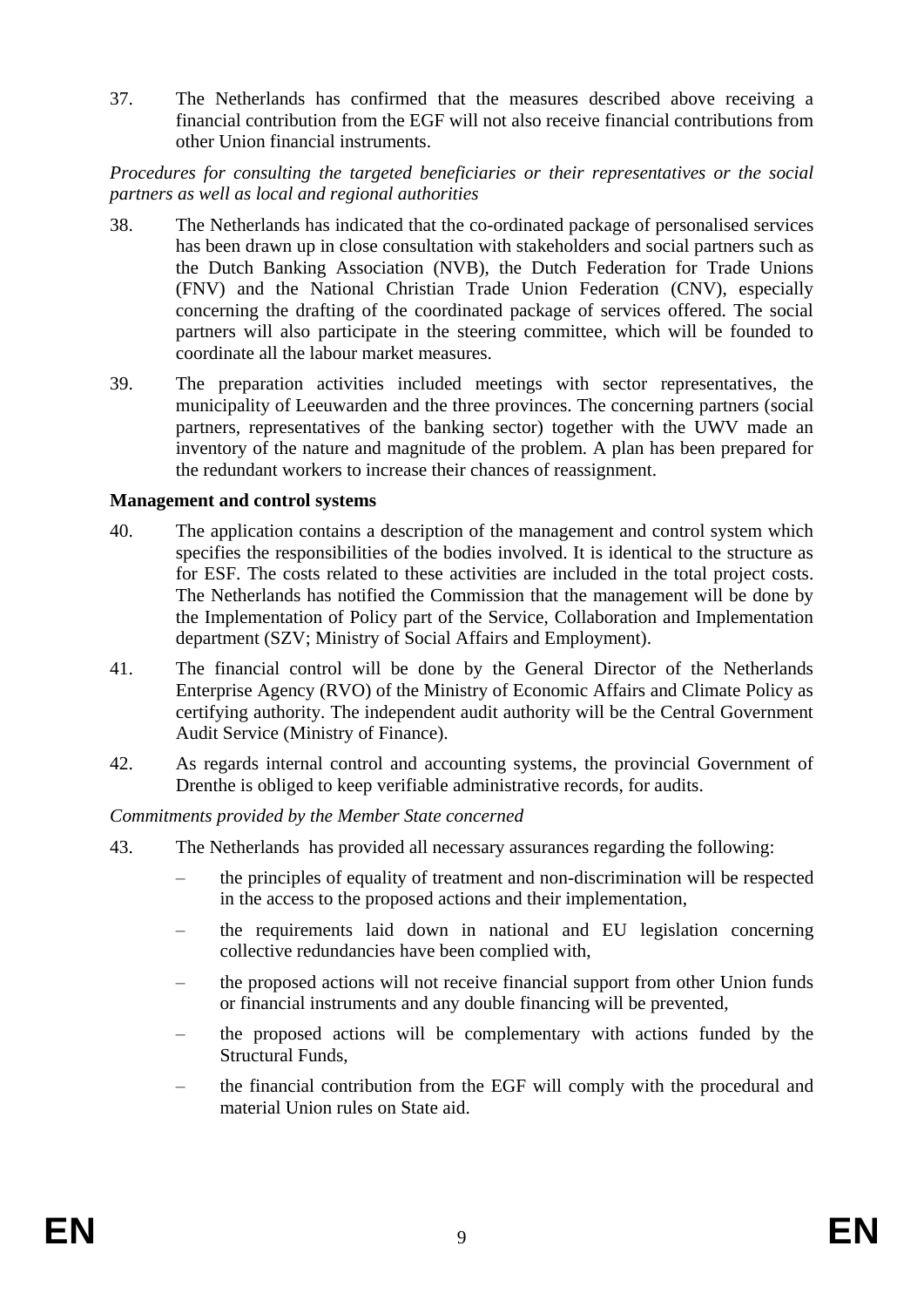### **BUDGETARY IMPLICATION**

#### **Budgetary proposal**

- 44. The EGF shall not exceed a maximum annual amount of EUR 150 million (2011 prices), as laid down in Article 12 of Council Regulation (EU, Euratom) No 1311/2013 of 2 December 2013 laying down the multiannual financial framework for the years  $2014 - 2020^{35}$ .
- 45. Having examined the application in respect of the conditions set out in Article 13(1) of the EGF Regulation, and having taken into account the number of targeted beneficiaries, the proposed actions and the estimated costs, the Commission proposes to mobilise the EGF for the amount of EUR 1 192 500, representing 60 % of the total costs of the proposed actions, in order to provide a financial contribution for the application.
- 46. The proposed decision to mobilise the EGF will be taken jointly by the European Parliament and the Council, as laid down in point 13 of the Interinstitutional Agreement of 2 December 2013 between the European Parliament, the Council and the Commission on budgetary discipline, on cooperation in budgetary matters and on sound financial management<sup>36</sup>.

#### **Related acts**

- 47. At the same time as it presents this proposal for a decision to mobilise the EGF, the Commission will present to the European Parliament and to the Council a proposal for a transfer to the relevant budgetary line for the amount of EUR 1 192 500.
- 48. At the same time as it adopts this proposal for a decision to mobilise the EGF, the Commission will adopt a decision on a financial contribution, by means of an implementing act, which will enter into force on the date at which the European Parliament and the Council adopt the proposed decision to mobilise the EGF.

 $35$  $^{35}$  OJ L 347, 20.12.2013, p. 884.

OJ C 373, 20.12.2013, p. 1.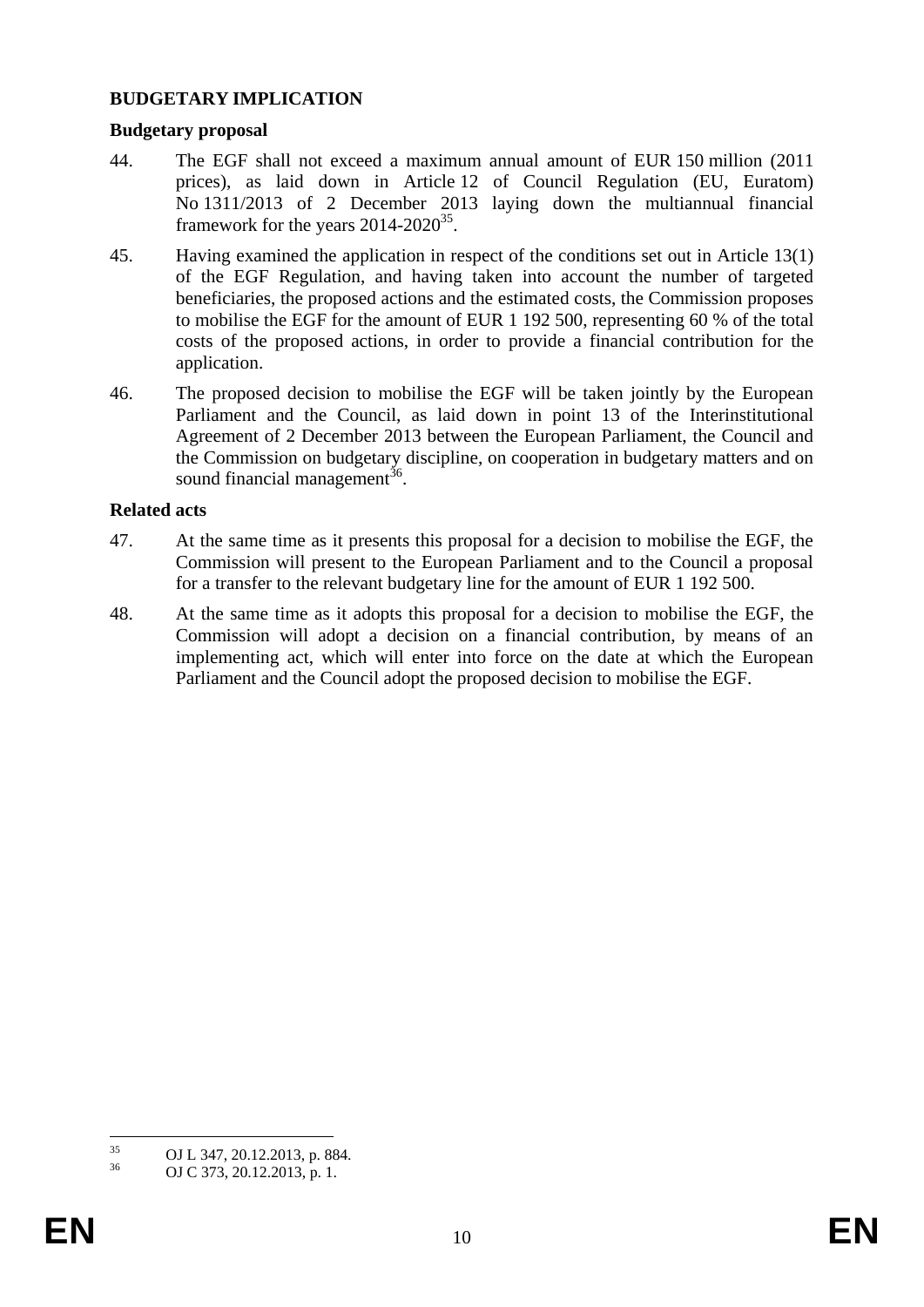### Proposal for a

# **DECISION OF THE EUROPEAN PARLIAMENT AND OF THE COUNCIL**

### **on the mobilisation of the European Globalisation Adjustment Fund following an application from the Netherlands – EGF/2018/001 NL/Financial service activities**

#### THE EUROPEAN PARLIAMENT AND THE COUNCIL OF THE EUROPEAN UNION,

Having regard to the Treaty on the Functioning of the European Union,

Having regard to Regulation (EU) No 1309/2013 of the European Parliament and of the Council of 17 December 2013 on the European Globalisation Adjustment Fund (2014-2020) and repealing Regulation (EC) No  $1927/2006^{37}$ , and in particular Article 15(4) thereof,

Having regard to the Interinstitutional Agreement of 2 December 2013 between the European Parliament, the Council and the Commission on budgetary discipline, on cooperation in budgetary matters and on sound financial management<sup>38</sup>, and in particular point 13 thereof,

Having regard to the proposal from the European Commission,

Whereas:

- (1) The European Globalisation Adjustment Fund (EGF) aims to provide support for workers made redundant and self-employed persons whose activity has ceased as a result of major structural changes in world trade patterns due to globalisation, as a result of a continuation of the global financial and economic crisis, or as a result of a new global financial and economic crisis, and to assist them with their reintegration into the labour market.
- (2) The EGF is not to exceed a maximum annual amount of EUR 150 million (2011 prices), as laid down in Article 12 of Council Regulation (EU, Euratom) No 1311/2013<sup>39</sup>.
- (3) On 23 February 2018 the Netherlands submitted an application to mobilise the EGF, in respect of redundancies in the economic sector classified under the Statistical classification of economic activities in the European Community ('NACE') Revision 2 Division the NACE Revision 2 Division 64 (Financial service activities, except insurance and pension funding) in the Nomenclature of Territorial Units for Statistics ('NUTS')<sup>40</sup> level 2 regions of NL 12 - Friesland, NL 13 - Drenthe and NL 21 - Overijssel in the Netherlands. It was supplemented by additional information provided in accordance with Article 8(3) of Regulation (EU) No 1309/2013. That application complies with the requirements for determining a financial contribution from the EGF as laid down in Article 13 of Regulation (EU) No 1309/2013.

<sup>37</sup>  $^{37}$  OJ L 347, 20.12.2013, p. 855.<br> $^{38}$  OJ C 372, 20.12.2013, p. 855.

 $^{38}$  OJ C 373, 20.12.2013, p. 1.

<sup>39</sup> Council Regulation (EU, Euratom) No 1311/2013 of 2 December 2013 laying down the multiannual financial framework for the years 2014-2020 (OJ L 347, 20.12.2013, p. 884).

<sup>&</sup>lt;sup>40</sup> Commission Regulation (EU) No 1046/2012 of 8 November 2012 implementing Regulation (EC) No 1059/2003 of the European Parliament and of the Council on the establishment of a common classification of territorial units for statistics (NUTS) as regards the transmission of the time series for the new regional breakdown (OJ L 310, 9.11.2012, p. 34).